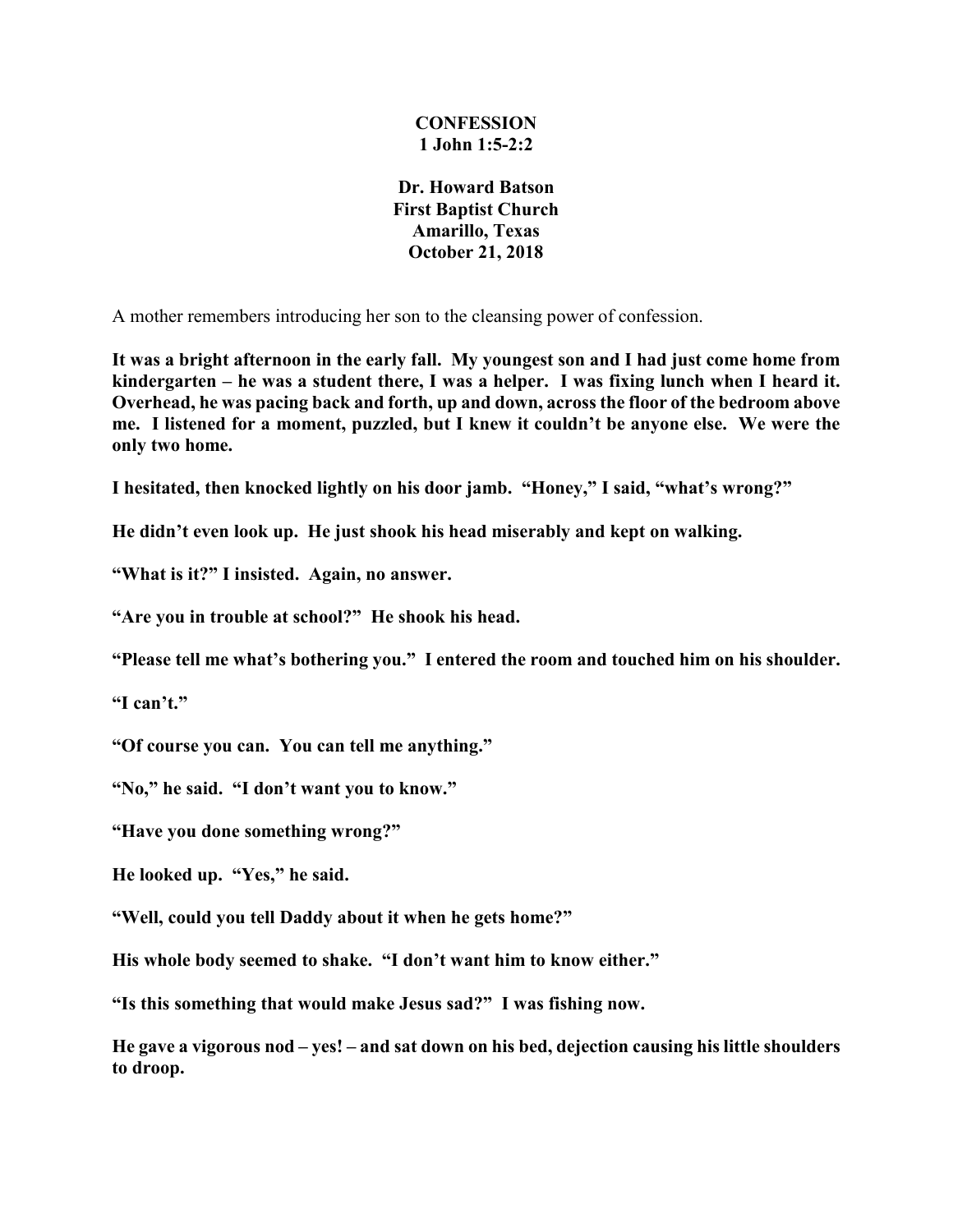**Feeling helpless, I looked at him. Only five years old and so distraught. I needed to help him, but how?**

**Suddenly it came to me. "I know someone you could tell," I said. Someone who could help you make things right with Jesus, but who wouldn't tell anyone else – not even me and Daddy. Would that help?"**

**He looked surprised and brightened a bit. "Yes," he said.**

**"Okay, then," I said. I sat down beside him.**

**I put my arm around him. "We can go to the priest," I said. "We can tell him what we have done wrong. He can help us confess to Jesus, and we can receive forgiveness. And he'll never tell anyone what we said. It's up to you," I said to my son. "But when I really feel bad about something wrong I've done, it always makes me feel better," said the Catholic mother, "to go to confession. Would you like to try it?"**

**"Yes," he said.**

**"Okay then. Let's go down to the church and see if we can find the priest."**

**I still remember the walk down to the parish church at the end of our block, his small trusting hand clasped in mine. We didn't talk. I was praying as hard as I could that we would find a confessor for this little soul.**

**The church inside was dark as we came in from the bright sunlight, but as our eyes adjusted I saw a figure kneeling in one of the pews – a priest I knew well from the nearby Jesuit college.**

**"That's Father Schmitt," I told my little boy. "He's very nice and very close to Jesus. Shall I ask him to help us?"**

**He nodded.**

**The priest's eyes smiled as I explained our request. He squeezed my hands as I explained that my child was really too young for formal confession.**

**"One is never too young to feel sorry for wrongdoing," said the priest. "Guilt is a gift."**

**Guilt is a gift! I had time to wonder how many adults would agree with that as I knelt far back in the church and watched the drama of forgiveness take place before me. Hair of irongray for the one. Blond curls for the other. The two sat on the marble step in front of the altar.**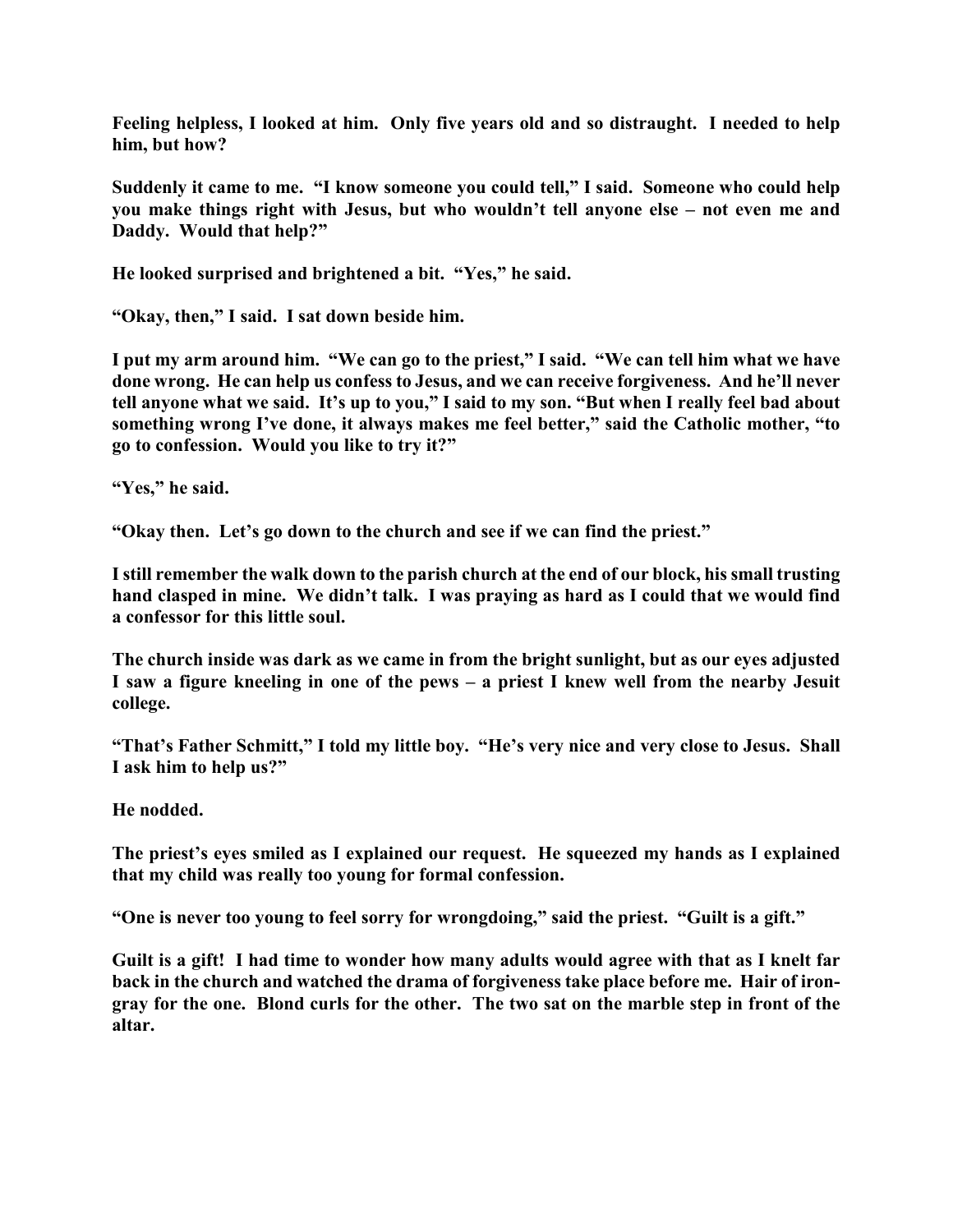**I could see that Father Schmitt would ask a question, and the child would nod or shake his head and sometimes give an answer. The interchange took several minutes as I knelt, watching and being grateful for the "accident" that had placed the Father there that day.**

**Then it was done. Both figures rose – the tall and the small. The priest gave my son a hug,**  and down the center aisle the child came -- skipping. Skipping! His face was lightened by **his smile.**

**"Let's go," he said happily when he got to me. We went. We did not speak of it on the way home or even after that. Since that day, I've never really learned what was troubling my kindergartner's heart. But now he's grown up into a man – a good man, a good salesman – with a strong sense of right and wrong that will not let him misrepresent his product, even when to do so just a little would help him make the sale.**

**"I just can't do it," he will say. "It just wouldn't feel right."**

**I have pondered, writes the mother, Father Schmitt's statement that "guilt is a gift," when in the world today the Eleventh Commandment seems to be "Thou shalt not get caught" – and if you do, deny or put the blame or someone else.**

**I have thought about how the world would be transformed if everyone in it, from the leaders on down, when they made a mistake, when they committed a sin – even a big one – would say, "I did it. It was wrong. I'm sorry." I think there would be a lot more time for smiling and maybe even some skipping. (Janelle Lazzo, "Never too young for the gift of guilt,"**  *National Catholic Reporter***, 10/23/98)**

## **I. The first thing I want us to see from this writing of the Apostle John is that to deny is to deceive.**

Notice what he says in verses 8 and 10. He says in verse 8, "If we say we have no sin, we are deceiving ourselves..." To deny is to deceive. "...and the truth is not in us."

Look at verse 10. "If we say we have not sinned, we make Him a liar, and His word is not in us."

To deny is to deceive.

How many times did he wonder, when the phone rang, if it might just be the dreaded call? When I read this story I pondered how many times, when he heard a car pulling into the driveway did he wonder if this might be the car that was coming to take him away. How many times when he saw an official envelope in the mail did he ponder that it was the message – the dreaded message – that would end the deception, that would bring his life to a screeching halt? How many times? How many days? Was it for months? Did the paranoia go on for years? Did it go on for decades? Did it go on for nearly half a century? Just how long – how long did he live fearful that he just might get caught and his deception would be discovered, that his sin would be made known?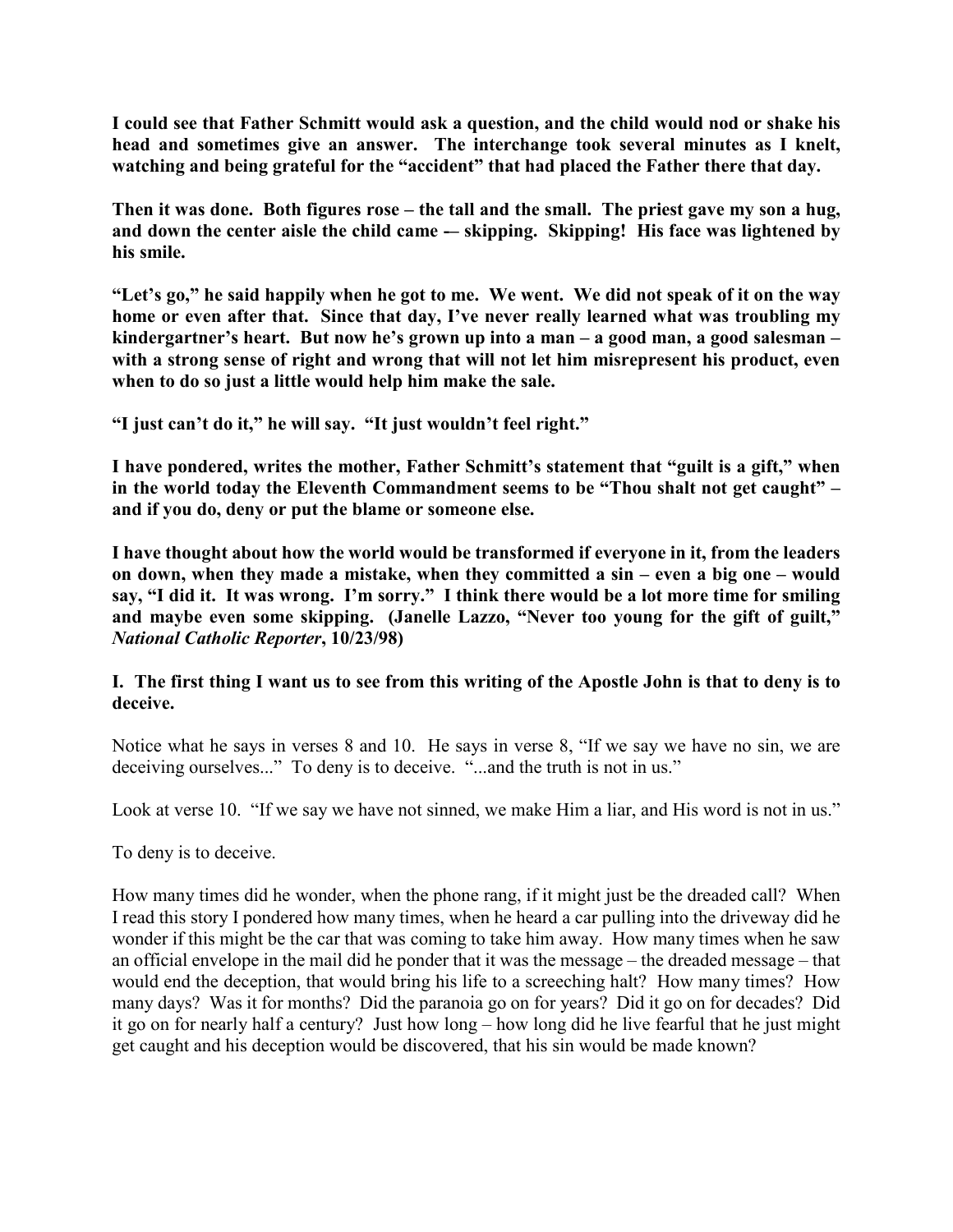**Eddie Brown suffered from diabetes, high blood pressure, heart problems, and much more. He spent 44 years scrubbing floors, doing porter work, working in restaurants, shining shoes in the World Trade Center. He did anything – anything that wouldn't require a security check. He spent the five years as a security guard at a grocery store, earning \$150 a week to watch the door from his car.**

**He always took jobs hoping that no one would do just enough background check to discover just who he really was. He'd gotten away with it for 44 years.**

**His wife knew about his past, but not his children. Not his grandchildren. He'd never told them. He'd lived a quiet life, a respectful life – worked hard those 44 years. But it was 44 years of deception. Forty-four years of denial.**

**Finally, it was a minor traffic accident. The police, lights flashing and glaring, happened to check his license. If he'd never had the accident, perhaps he'd never been caught. He'd been denying and he'd been deceiving for these four and a half decades.**

**You see, Eddie Brown – loving father and grandfather – was a chain gang escapee. He could be extradited, in his poor health and retirement age, to have to serve out the remaining four and a half years on his sentence for a holdup he committed when he was 19 years old. Nineteen years old – and now caught at 64.**

**"I hope I don't have to go back to prison," he said. He was sitting with several of his 27 – yes, 27 – grandchildren on the stoop of his Brooklyn row house. "God knows that's my hope – that I don't have to go back."**

**His lawyer, Scott Buell of the Legal Aid Society, was negotiating with the Florida authorities in hopes that Brown could somehow, someway avoid doing the jail time that he'd escaped. (***Amarillo Daily News***, 8/31/96)**

He had been living – for 44 years – a life of denial, a life of deception. How many times did he ponder, "Is this the moment I'm going to be caught?" When the minor traffic accident occurred and someone called the police, when he saw the officer approaching the car, surely he knew that after four decades of successfully deceiving the world, he'd now been caught.

To deny is to deceive.

Some of us live like that. We don't just deceive others. We deceive ourselves – saying that we have no sin, that we, ourselves, have not broken God's commandments, we have not failed in living the life of a faithful disciple.

It wasn't ignorance that was a problem for those to whom John writes. It was a cover-up. It was deception. It was denial. We cannot deny our sin by seeing it simply as a mistake or result of a poor education or a poor choice or a poor childhood. Sin is rebellion against God. Sin is disobedience to His commands.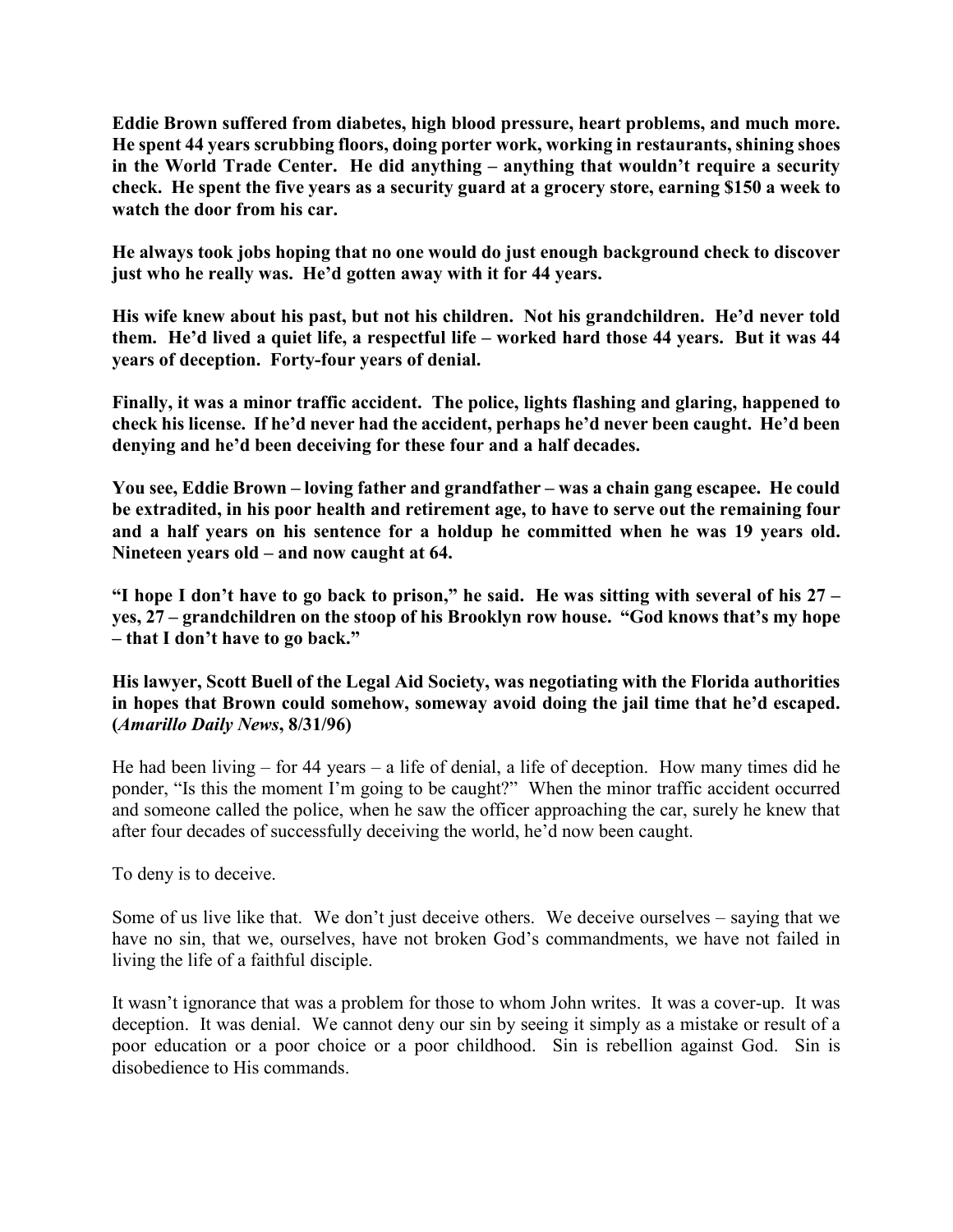We are really, in many ways, calling God a liar. Verse 10 says as much. "When we say we have not sinned, we make Him – God – a liar, and His word is not in us." For God Himself has declared that all have sinned and fallen short (Romans 3:23) of the glory of God. There are no exceptions. There is not an exception in this room today. There is not an exception listening by way of television or radio.

Those in John's day were arguing they did not need cleansing from sin because they had no sins from which to be cleansed.

**A Presbyterian minister told the story about his first year at a certain congregation. His predecessor had abolished the general confession of sins from the Sunday liturgy. One of the first things the new pastor did was try to reinstate the confession. There was a lot of resistance to change in that church – as there usually is in churches. Some members thought the confession of sins was just too morbid a thing to do in church, where one's spirits were supposed to be lifted up. During the heat of the debate one woman, an elder in the church, exclaimed, "But I don't have to apologize to God for anything!" The pastor was dumbfounded. His seminary training had not prepared him for this, he told a friend.** 

**What could she possibly have meant by saying she didn't have to apologize to God? Did she mean that she hadn't committed any of the big sins and, therefore, had no real need to apologize? She might have meant that, but she would have been wrong because anger is God's concern as much as murder, and lust as much as adultery. So she'd be in trouble on those accounts.**

**She might have meant that her apology is due to the person against whom she had sinned or transgressed and she hadn't sinned against God. Perhaps she had forgotten the cry of the Psalmist when he said, concerning his own sin, "Against you, God, and you only have I sinned and done this evil in your sight." All sin is sin against God. (Miroslav Volf, "Is it God's Business?"** *Christian Century,* **11/8/2000)**

We cannot deny – we need to apologize to God for a lot.

## **II. The second thing I want us to see is that to confess is the cleanse (v. 7 and 9).**

Look at verse 7. "...but if we walk in the light as He Himself is in the light, we have fellowship with one another, and the blood of Jesus His Son – look at the words – cleanses us from all sin."

Verse 9. "If we confess our sins, He is faithful and righteous to forgive us our sins and to cleanse us from all unrighteousness."

Notice how they go together. Confession and cleansing. He cleanses (verse 7) if we confess (the condition of cleansing, verse 9). If we confess our sins – notice – He forgives, He cleanses.

To confess is to cleanse.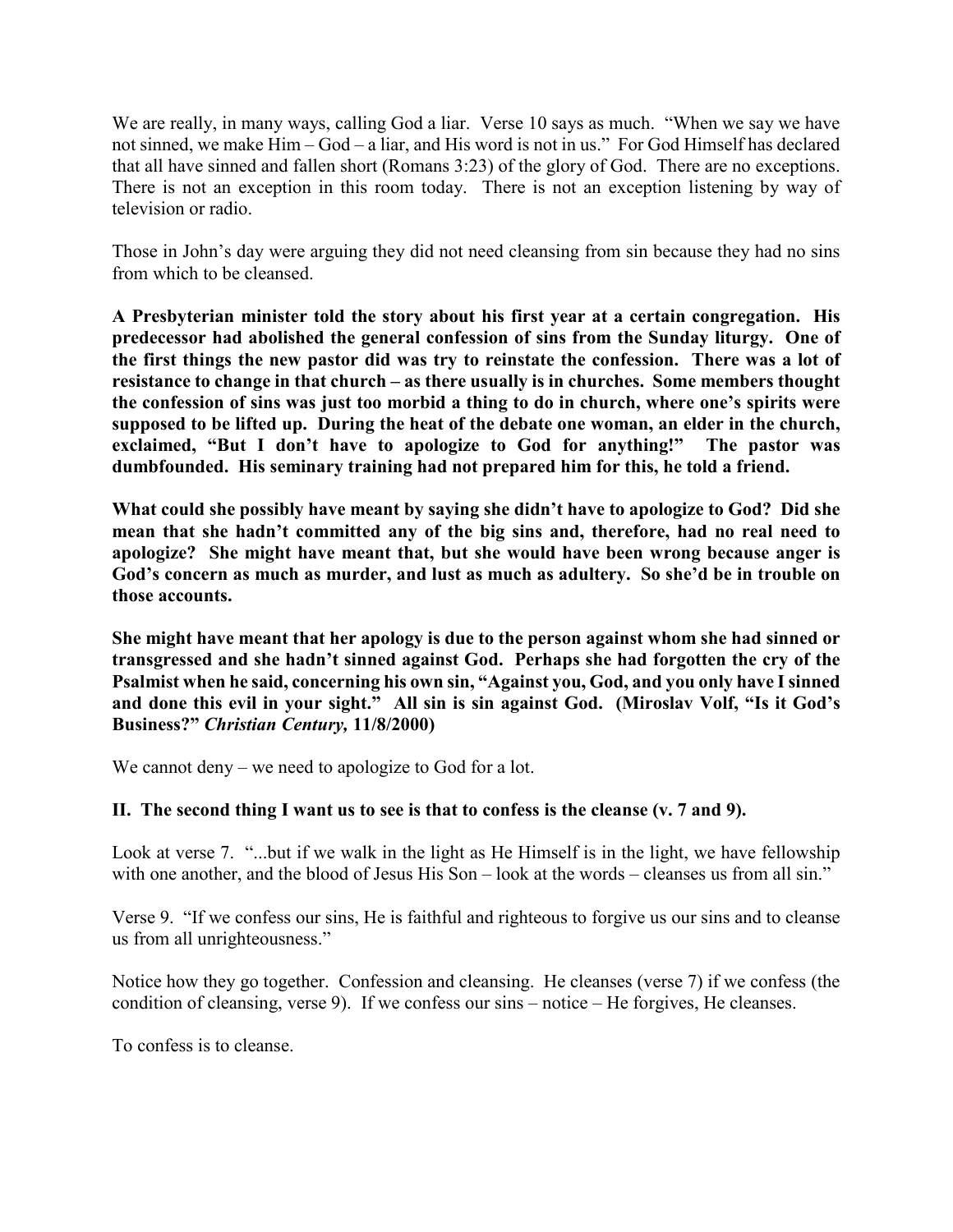It is an amazing thing that God forgives us for all of our sins if we confess them. Jesus died for you. He bore your sins on that cross. It was you who should have been crucified. It was I who should have been crucified. But there He hangs – mocked, cursed, spat upon, bruised, broken body. He died. Not so that you would deny and deceive about your sin, but He died in order that you would confess and be cleansed.

There is nothing more rejuvenating, nothing that brings more renewal than repentance of sin. If there was one truth that I could wish for a congregation it is the truth of forgiveness. It is to wish that the people of God would understand the power of God. It is to wish that the family of God would understand the forgiveness of God.

I don't know why we do it, but so many of us – young and old, rich and poor – so many of us refuse to allow God to forgive us. With our minds we know – theologically so – that when Jesus died, He bore our sins on His shoulders, that when Jesus died, He paid the price, He met the requirement of the wrath of God on our behalf. Despite the fact that we understand the theological truths, somehow we never confess, we never receive the cleansing. Somehow we walk through life stained – stained with the sins of the past and stained with the sins of the present. Somehow we walk through life not wearing the garments of white of the conquerors and overcomers, the color of the people of God (see Revelation 22). We wear garments stained. For some reason we refuse to be washed. For some reason we refuse to be cleansed.

Do you dare attempt to comprehend the forgiveness of God today? Would you dare attempt, for the first time in your life, to grasp what it means for God to forgive you, for God to forget your sin? Would you grasp for the first time in your life what it means for your sin to be totally gone in the eyes of a holy and righteous God?

For to confess is to cleanse. "The blood of Jesus, His Son, cleanses," says the Apostle John. The hymnist said it another way.

*There is a fountain filled with blood Drawn from Immanual's veins. And sinners plunged beneath that flood, Lose all their guilty stains. Lose all their guilty stains.*

When William Cowper penned those words in 1771, he captured the thought and mind of the Apostle John. The blood of Jesus, His Son, cleanses us from all sin.

The opening line of Huxley's novel *Brave New World* offers an alternative to the cleansing that comes from confession. He penned, "Rolling in the muck is not the best way of getting clean."

Some of you, despite the fact that Jesus has died for your sins – some of you, despite the fact that the Lamb has been sacrificed – some of you, despite the fact that God has forgotten – some of you are constantly rolling in the muck instead of getting clean.

**III. There is a third and final thing I want you to see from this passage and that is to be forgiven is to be free.**